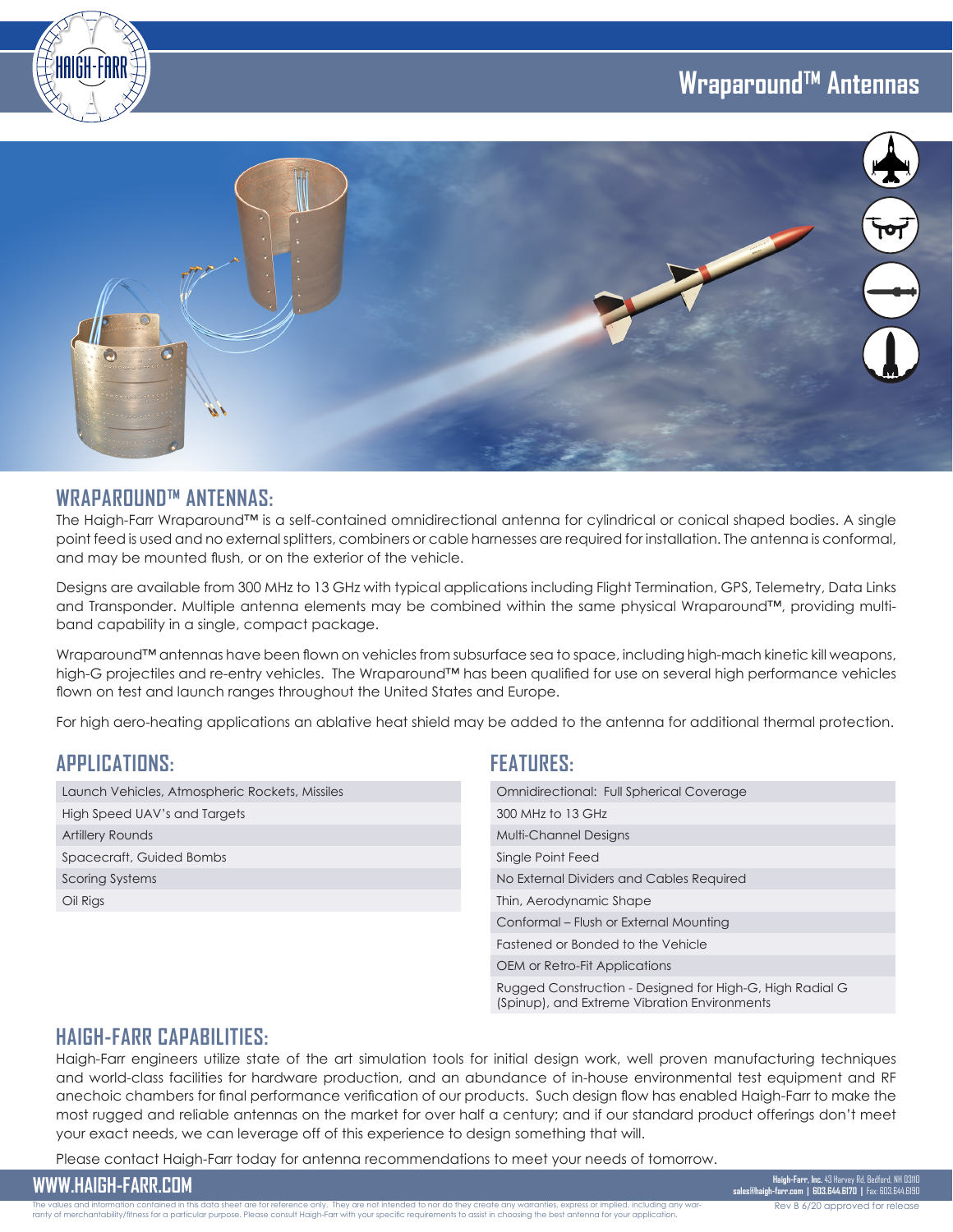



# **TYPICAL SPECIFICATIONS**

## **ELECTRICAL:**

| <b>Operating Band:</b>     | 300 MHz to 13 GHz                        |
|----------------------------|------------------------------------------|
| <b>Number of Channels:</b> | Design parameter - 1, 2, 3, 4 or greater |
| Input Imedance:            | 50 Ohms                                  |
| <b>Bandwidth:</b>          | Design parameter, 1% - 5%                |
| <b>VSWR Across Band:</b>   | 2:1 Max across Band                      |
| <b>Polarization:</b>       | Design Parameter                         |
| Power:                     | 40 W cw, 5 kW peak                       |
| <b>Radiation Pattern:</b>  | See plots on following page              |
|                            |                                          |

### **MECHANICAL:**

| Connector:               | SMA standard, other connector options available including direct cable feeds                                     |
|--------------------------|------------------------------------------------------------------------------------------------------------------|
| Weight:                  | Design parameter - Function of diameter and electrical requirements                                              |
| Dimensions:              | Design parameter - Function of diameter and electrical requirements; Thickness: .05"<br>(1.25mm) to .3" (7.6 mm) |
| <b>Mounting Surface:</b> | Antenna is flexible and designed to naturally mate with specified cylindrical or conical<br>surface              |
| Securing:                | Screw and/or Bond                                                                                                |
| Altitude:                | Any                                                                                                              |
| Environment:             | Design parameter - typical of tactical supersonic missiles and kinetic kill weapons                              |

The values and information contained in this data sheet are for reference only. They are not intended to nor do they create any warranties, express or implied, including any war-<br>ranty of merchantability/fitness for a part